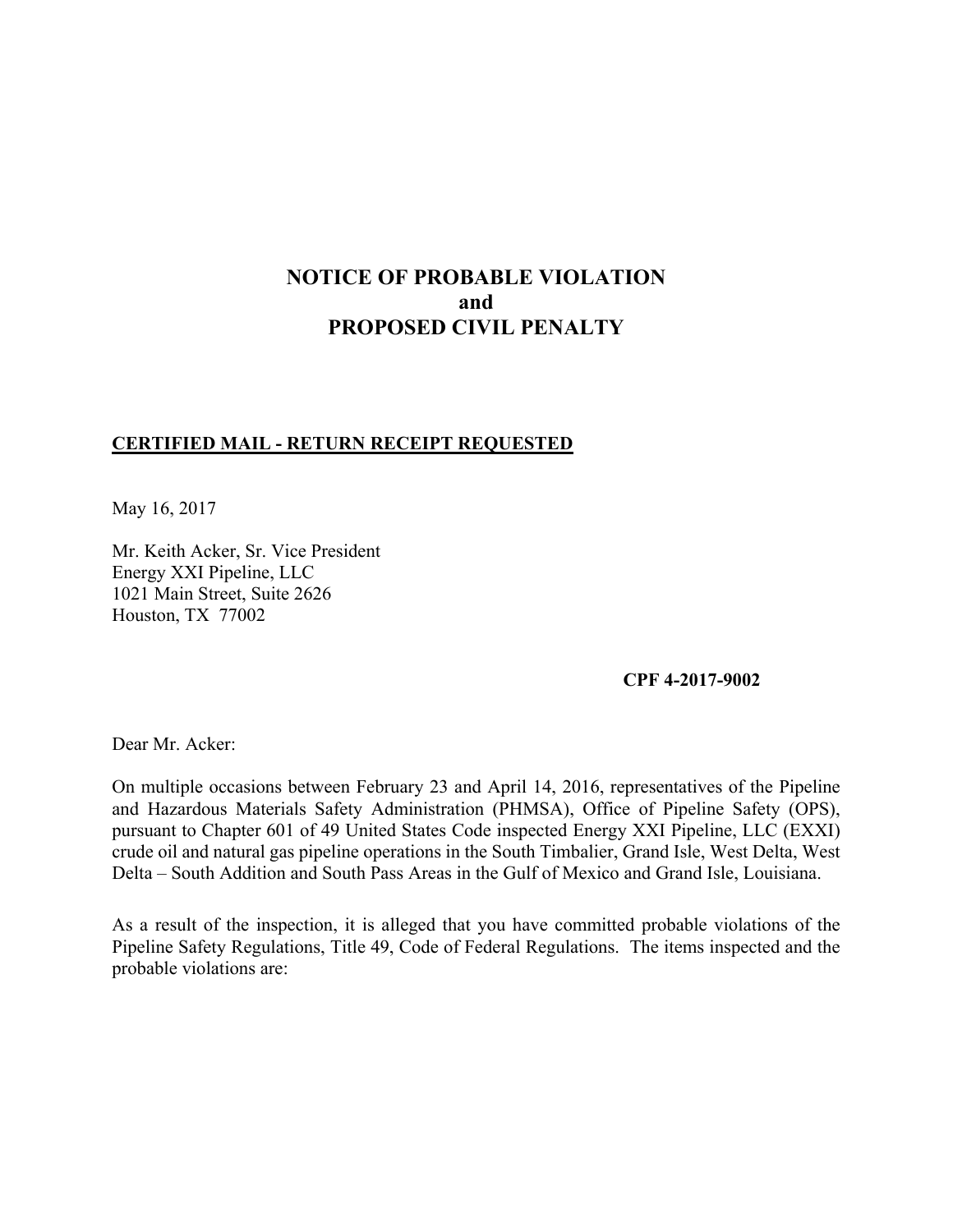**1. §195.402 Procedural manual for operations, maintenance, and emergencies.** 

 **(a)** *General.* **Each operator shall prepare and follow for each pipeline system a manual of written procedures for conducting normal operations and maintenance activities and handling abnormal operations and emergencies. This manual shall be reviewed at intervals not exceeding 15 months, but at least once each calendar year, and appropriate changes made as necessary to insure that the manual is effective. This manual shall be prepared before initial operations of a pipeline system commence, and appropriate parts shall be kept at locations where operations and maintenance activities are conducted.** 

**(c)** *Maintenance and normal operations.* **The manual required by paragraph (a) of this section must include procedures for the following to provide safety during maintenance and normal operations:**

**(13) Periodically reviewing the work done by operator personnel to determine the effectiveness of the procedures used in normal operation and maintenance and taking corrective action where deficiencies are found.** 

EXXI did not follow their procedures with regards to periodically reviewing the work done by operator personnel to determine the effectiveness of the procedures. During the inspection, EXXI did not provide documentation that work performed by operator personnel had been subjected to periodic review to determine the effectiveness of the procedures used in normal operation and maintenance and taking any corrective action where deficiencies are found.

EXXI's procedure P-195.402(a) Operations and Maintenance Procedure Update states that annually or more frequently, as appropriate, a review of personnel performing pipeline tasks shall be performed to ensure that the procedures in use are adequate. EXXI states that the reviews are to be documented in CMS.

#### **2. §192.605 Procedural manual for operations, maintenance, and emergencies.**

**(a)** *General.* **Each operator shall prepare and follow for each pipeline, a manual of written procedures for conducting operations and maintenance activities and for emergency response. For transmission lines, the manual must also include procedures for handling abnormal operations. This manual must be reviewed and updated by the operator at intervals not exceeding 15 months, but at least once each calendar year. This manual must be prepared before operations of a pipeline system commence. Appropriate parts of the manual must be kept at locations where operations and maintenance activities are conducted.**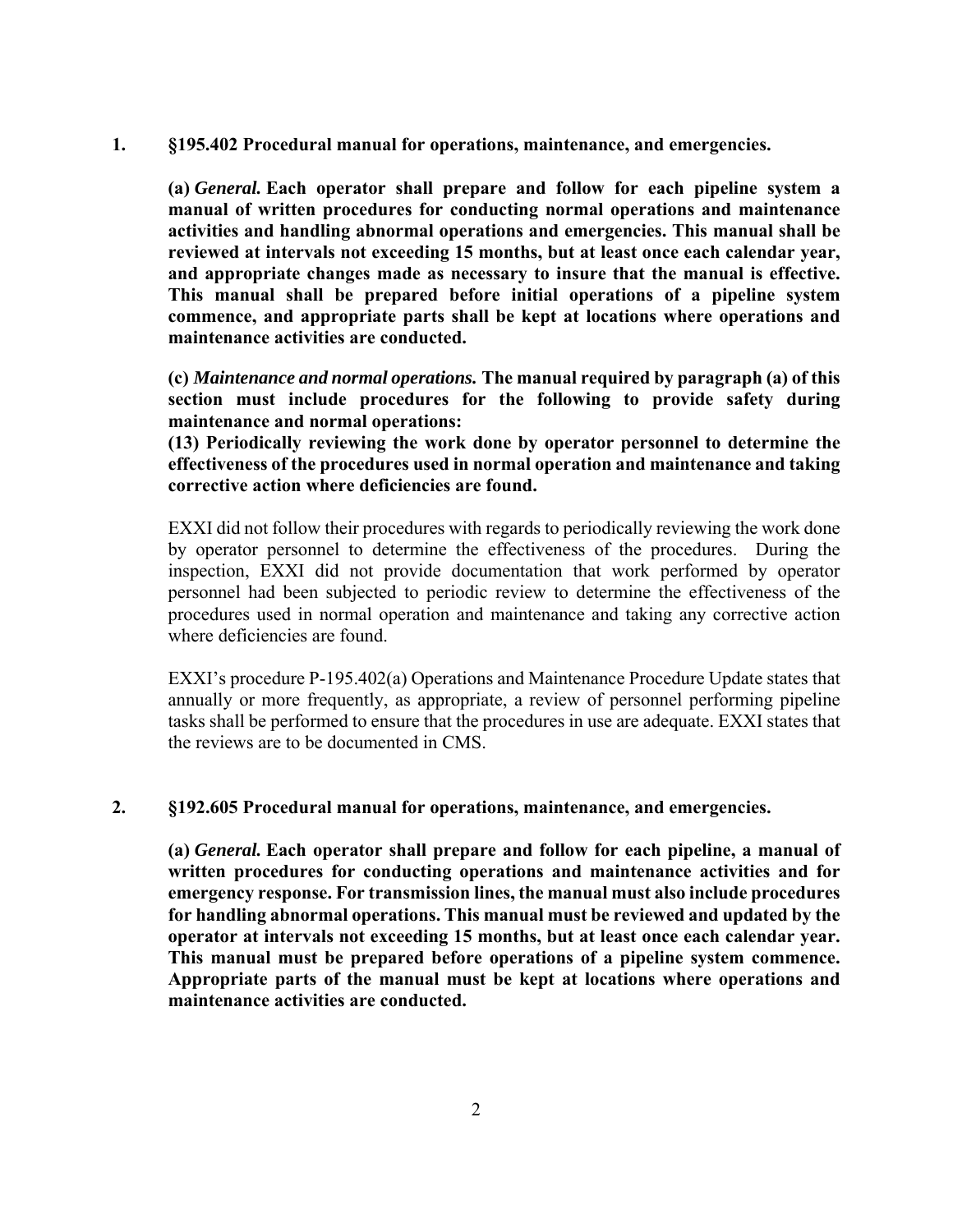**(b) Maintenance and normal operations. The manual required by paragraph (a) of this section must include procedures for the following, if applicable, to provide safety during maintenance and operations.** 

**(8) Periodically reviewing the work done by operator personnel to determine the effectiveness, and adequacy of the procedures used in normal operation and maintenance and modifying the procedures when deficiencies are found**.

EXXI did not follow their procedures with regards to periodically reviewing the work done by operator personnel to determine the effectiveness of the procedures. During the inspection, EXXI did not provide documentation that work performed by operator personnel had been subjected to periodic review to determine the effectiveness of the procedures used in normal operation and maintenance and taking any corrective action where deficiencies are found.

EXXI's procedure P-192.605(a) Operations and Maintenance Manual Annual Review states that annually or more frequently, as appropriate, a review of personnel performing pipeline tasks shall be performed to ensure that the procedures in use are adequate. EXXI states that the reviews are to be documented in CMS.

## **3. §195.413 Underwater inspection and reburial of pipelines in the Gulf of Mexico and its inlets.**

 **(c) If an operator discovers that its pipeline is an exposed underwater pipeline or poses a hazard to navigation, the operator shall—** 

 **(1) Promptly, but not later than 24 hours after discovery, notify the National Response Center, telephone: 1-800-424-8802, of the location and, if available, the geographic coordinates of that pipeline.** 

 **(2) Promptly, but not later than 7 days after discovery, mark the location of the pipeline in accordance with 33 CFR Part 64 at the ends of the pipeline segment and at intervals of not over 500 yards (457 meters) long, except that a pipeline segment less than 200 yards (183 meters) long need only be marked at the center; and** 

 **(3) Within 6 months after discovery, or not later than November 1 of the following year if the 6 month period is later than November 1 of the year of discovery, bury the pipeline so that the top of the pipe is 36 inches (914 millimeters) below the underwater natural bottom (as determined by recognized and generally accepted practices) for normal excavation or 18 inches (457 millimeters) for rock excavation.** 

 **(i) An operator may employ engineered alternatives to burial that meet or exceed the level of protection provided by burial.** 

 **(ii) If an operator cannot obtain required state or Federal permits in time to comply with this section, it must notify OPS; specify whether the required permit is State or Federal; and, justify the delay.**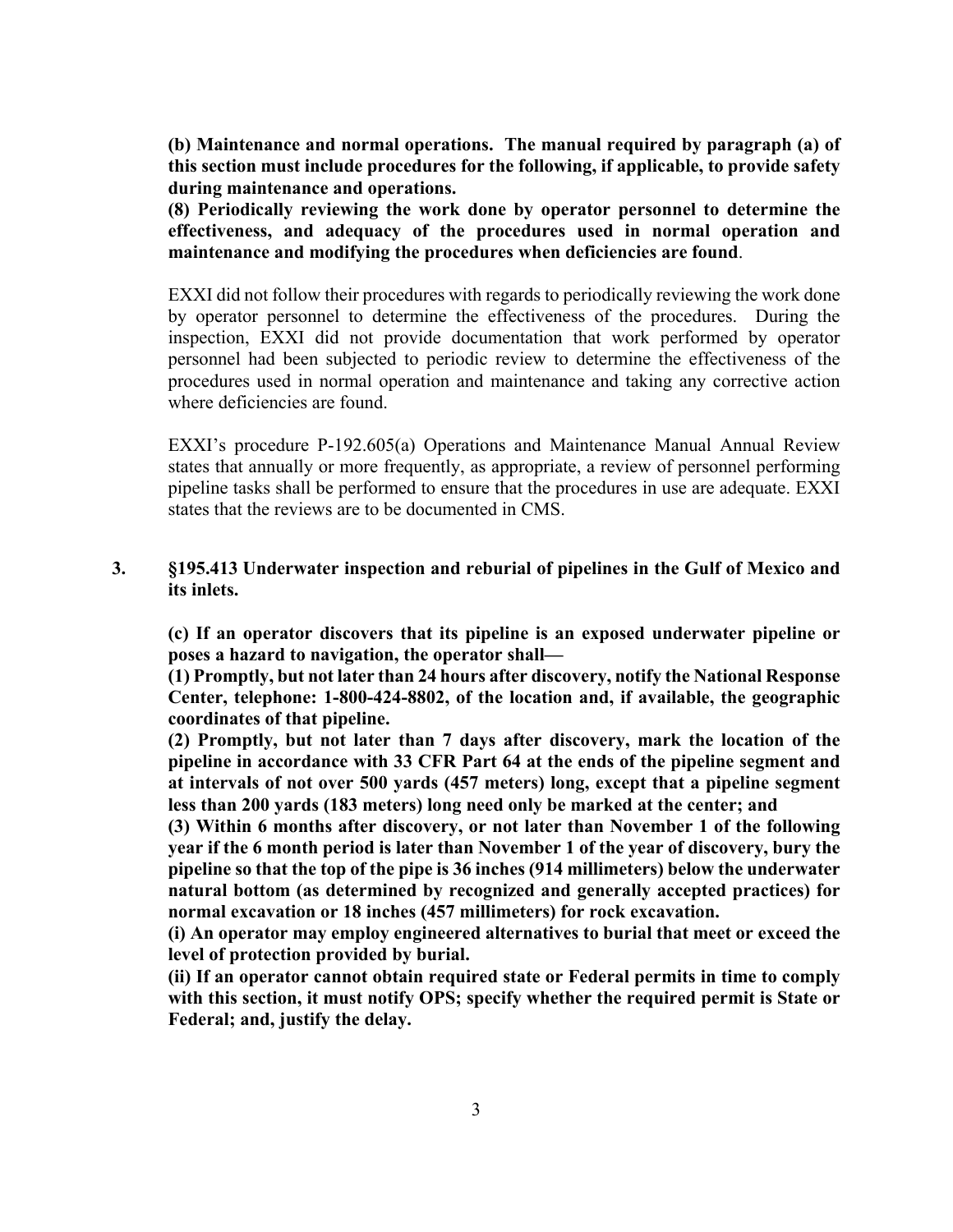EXXI did not promptly, but not later than 7 days after discovery mark the location of ST21H-E Timbalier Island Facility 10–inch pipeline in accordance with 33 CFR Part 64. Also EXXI did not bury the pipeline so that the top of the pipe is 36 inches below the underwater natural bottom within 6 months after discovery.

During the records inspection, PHMSA inspectors reviewed EXXI's 2015 Underwater Inspection Procedure (UIP). EXXI performed the survey and found that ST21H-E Timbalier Island Facility 10-inch pipeline was exposed/hazard to navigation on March 19, 2013. The location marking for the exposure/hazard to navigation of this pipeline was not performed until May 15, 2013 according to the UIP. Also, the UIP showed that ST21H Oil-E Timbalier Island Facility 10-inch pipeline was not reburied until September 2014 which is 18 months past the date of discovery.

## **4. §195.440 and §192.616 Public Awareness.**

**(c) The operator must follow the general program recommendations, including baseline and supplemental requirements of API RP 1162, unless the operator provides justification in its program or procedural manual as to why compliance with all or certain provisions of the recommended practice is not practicable and not necessary for safety.** 

## **API RP 1162**

#### **8.4 MEASURING PROGRAM EFFECTIVENESS**

**Operators should assess progress on the following measures to assess whether the actions undertaken in implementation of this RP are achieving the intended goals and objectives:** 

- **Whether the information is reaching the intended stakeholder audiences**
- **If the recipient audiences are understanding the messages delivered**

**• Whether the recipients are motivated to respond appropriately in alignment with the information provided** 

**• If the implementation of the Public Awareness Program is impacting bottom-line results (such as reduction in the number of incidents caused by third-party damage).**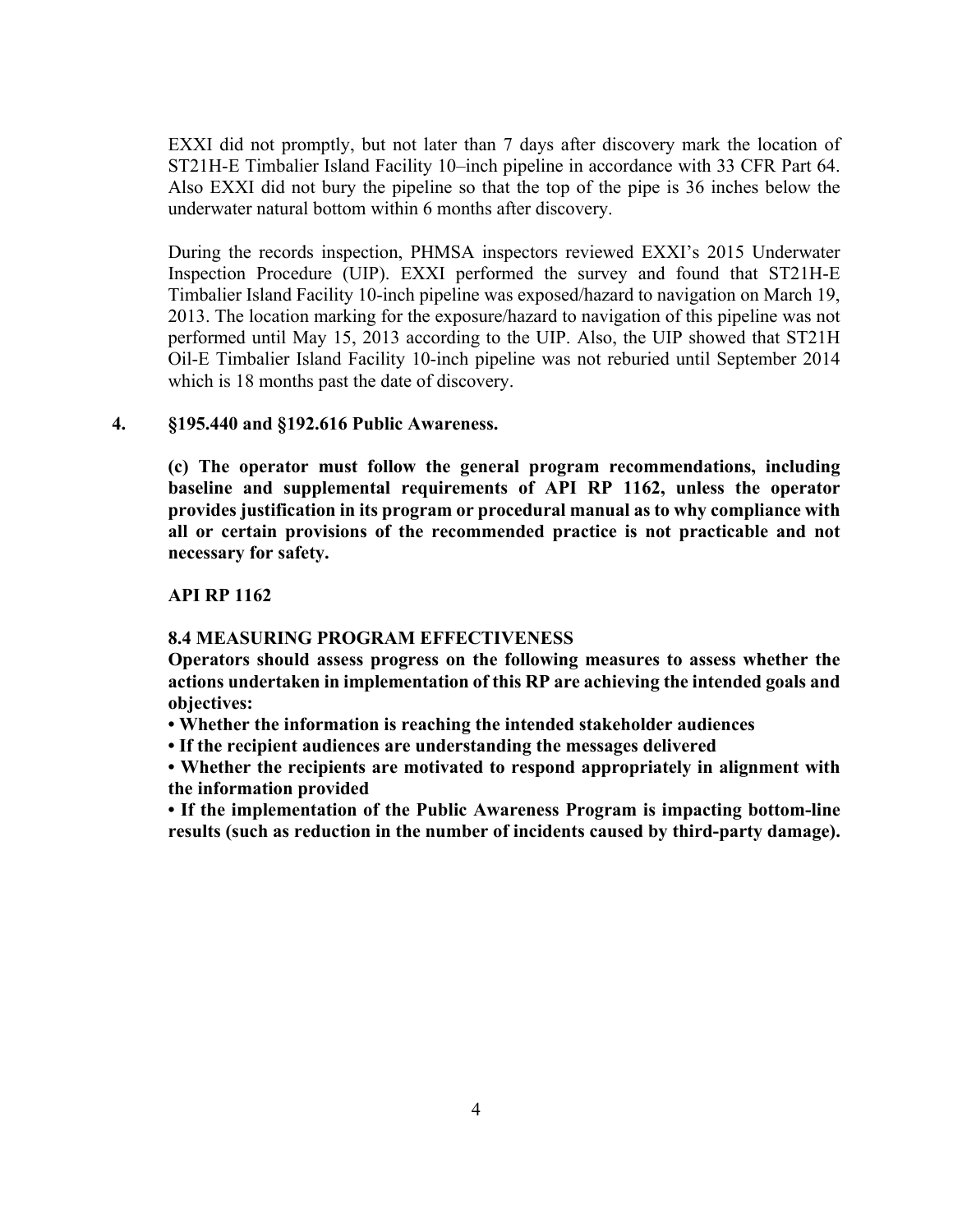#### **8.5 SUMMARY OF BASELINE EVALUATION PROGRAM**

**Table 8-1-Summary of Baseline Evaluation Program The results of the evaluation need to be considered and revisions/updates made in the public awareness program plan, implementation, materials, frequency and/or messages accordingly** 

| <b>Evaluation Approaches</b>                                                                                                                             | <b>Evaluation Techniques</b>                                                                                                                                                                                                                                                                                                                                                                                                                                                                                                                                                                            | <b>Recommended Frequency</b>                                                                                                            |
|----------------------------------------------------------------------------------------------------------------------------------------------------------|---------------------------------------------------------------------------------------------------------------------------------------------------------------------------------------------------------------------------------------------------------------------------------------------------------------------------------------------------------------------------------------------------------------------------------------------------------------------------------------------------------------------------------------------------------------------------------------------------------|-----------------------------------------------------------------------------------------------------------------------------------------|
| Self-Assessment of<br>Implementation                                                                                                                     | Internal review, or third-party<br>assessment or regulatory                                                                                                                                                                                                                                                                                                                                                                                                                                                                                                                                             | <b>Annually</b>                                                                                                                         |
| <b>Pre-Test Effectiveness of</b><br><b>Materials</b>                                                                                                     | <b>Focus groups (in-house or external</b><br>participants)                                                                                                                                                                                                                                                                                                                                                                                                                                                                                                                                              | Upon design or major<br>redesign of public awareness<br>materials or messages                                                           |
| <b>Evaluation of effectiveness of</b><br>program implementation:<br>• Outreach<br>• Level of Knowledge<br>• Changes in behavior<br>• Bottom-line results | 1. Survey: Can assess outreach efforts,<br>audience knowledge and changes in<br>behavior<br>Operator-designed and conducted<br>٠<br>survey, or<br>Use of pre-designed survey by<br>third-party or industry association,<br><sub>or</sub><br>Trade association conducted survey<br>segmented by operator, state, or<br>other relevant separation to allow<br>application of results to each<br>operator<br>2. Assess notifications and incidents to<br>determine anecdotal changes in<br>behavior.<br>3. Documented records and industry<br>comparisons of incidents to evaluate<br>bottom-line results. | No more than four years<br>apart.<br>Operator should consider<br>more frequent as a<br>supplement or upon major<br>redesign of program. |
| Implement changes to the<br><b>Public Awareness Program</b><br>as assessment methods above<br>suggest.                                                   | Responsible person as designated in<br>written Public Awareness Program                                                                                                                                                                                                                                                                                                                                                                                                                                                                                                                                 | As required by findings of<br>evaluations.                                                                                              |

EXXI did not perform a review of their Public Awareness Plan to measure effectiveness of the program every 4 years as required by API RP 1162 Sections 8.4, 8.5 and their written Public Awareness Plan.

During records and procedures review, PHMSA inspectors inspected EXXI's Public Awareness Plan (Plan). EXXI's Plan Section 13 – Perform Program Evaluation states that the effectiveness review must be completed every four years. While inspecting the Plan, the Review and Revision Log noted that Version 1 of the Plan was revised and updated on November 24, 2011. Also, the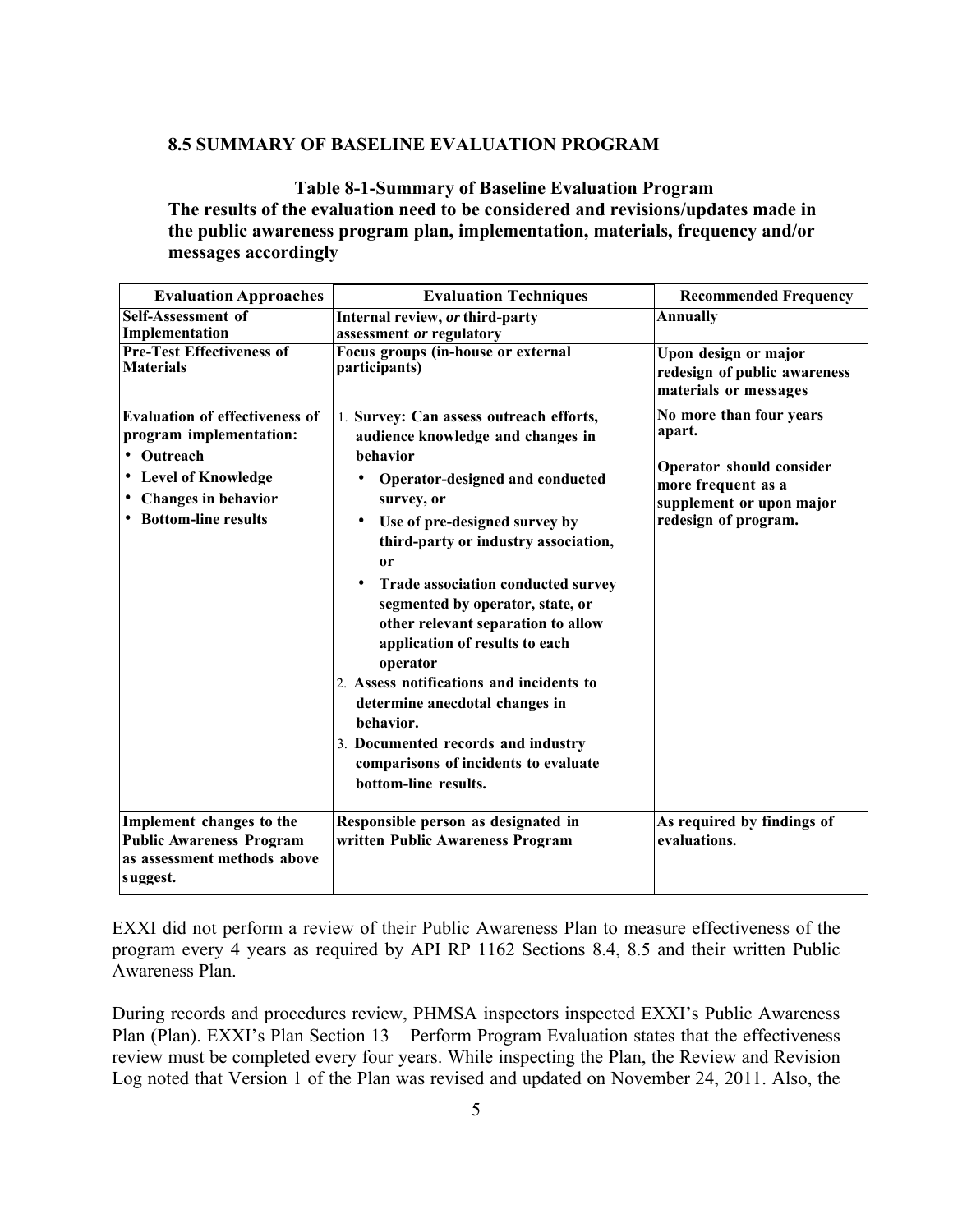Plan's Review and Revision Log Version 3 stated in August 2014 that the due date for the Effectiveness Evaluation required in Section 13.3 was changed from April 1, 2015 to November 1, 2017. EXXI could not provide an explanation or justification to the PHMSA inspectors as to why the Plan's Effectiveness Evaluation date was changed to well past 4 years to complete the review. EXXI did complete their Plan's Effectiveness Evaluation on March 3, 2016 and it was reviewed by PHMSA inspectors.

#### Proposed Civil Penalty

Under 49 United States Code, § 60122, you are subject to a civil penalty not to exceed \$205,638 per violation per day the violation persists up to a maximum of \$2.056,380 for a related series of violations. For violations occurring between January 4, 2012 to August 1, 2016, the maximum penalty may not exceed \$200,000 per violation per day, with a maximum penalty not to exceed \$2,000,000 for a related series of violations. For violations occurring prior to January 4, 2012, the maximum penalty may not exceed \$100,000 per violation per day, with maximum penalty not to exceed \$1,000,000 for related series of violations. The Compliance Officer has reviewed the circumstances and supporting documentation involved in the above probable violations and has recommended that you be preliminarily assessed a civil penalty of \$30,200 as follows:

| Item number | <b>PENALTY</b> |
|-------------|----------------|
|             | \$19,000       |
|             | \$11,200       |

#### Warning Items

With respect to items 1 and 2, we have reviewed the circumstances and supporting documents involved in this case and have decided not to conduct additional enforcement action or penalty assessment proceedings at this time. We advise you to promptly correct these items. Failure to do so may result in additional enforcement action.

## Response to this Notice

Enclosed as part of this Notice is a document entitled *Response Options for Pipeline Operators in Compliance Proceedings*. Please refer to this document and note the response options. All material submit in response to this enforcement action may be made publicly available. If you believe that any portion of your responsive material qualifies for confidential treatment under 5 U.S.C. 552(b), along with the complete original document you must provide a second copy of the document with the portions you believe qualify for confidential treatment redacted and an explanation of why you believe the redacted information qualifies for confidential treatment under 5 U.S.C. 552(b). If you do not respond within 30 days of receipt of this Notice, this constitutes a waiver of your right to contest the allegations in this Notice and authorizes the Associate Administrator for Pipeline Safety to find facts as alleged in this Notice without further notice to you and to issue a Final Order.